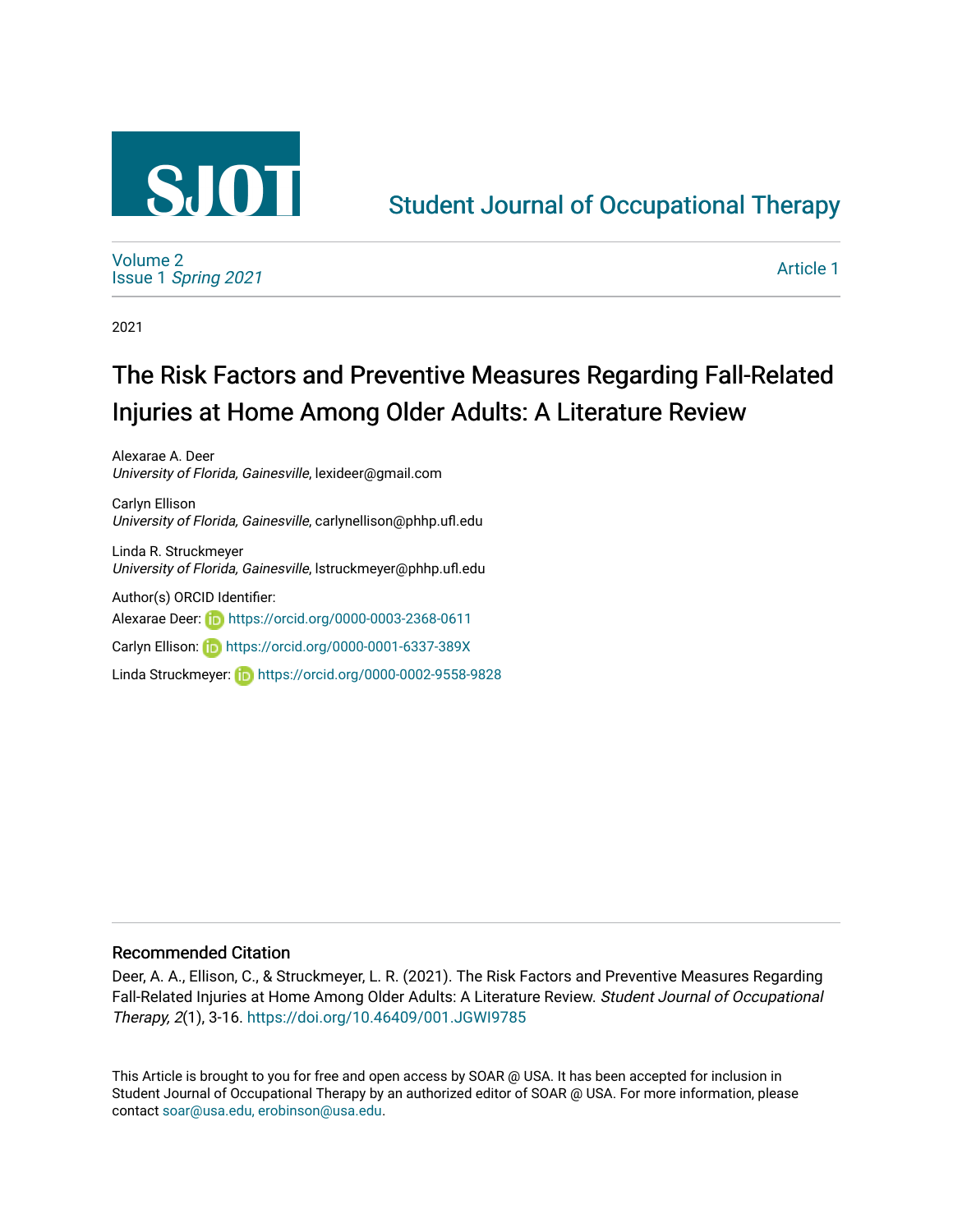



# **The Risk Factors and Preventive Measures Regarding Fall-Related Injuries at Home Among Older Adults: A Literature Review**

AlexaraeDeer\* **D** Carlyn Ellison\* **D** Linda Struckmeyer\* **D** 

*\*University of Florida, Gainesville*

DOI:<https://doi.org/10.46409/001.JGWI9785>

To cite this article:

Deer, A., Ellison, C., & Struckmeyer, L. (2021). The risk factors and preventative measures regarding fall-related injuries at home among older adults: A literature review. *Student Journal of Occupational Therapy, 2*(1), 3-16. <https://doi.org/10.46409/001.JGWI9785>



This article is licensed under th[e Creative Commons Attribution, Non-Commercial, No Derivatives license](https://creativecommons.org/licenses/by-nc-nd/4.0/) (CC-BY-NC-ND-4.0). You are free to copy and distribute the work under the following terms: You must give appropriate credit and include a link to the original work. This cover page or a standard citation including the DOI link will meet this term. You must also include the link to the CC-BY-NC-ND license. You may not use the material for commercial purposes. If you remix, transform, or build upon the work, you may not distribute that material

#### **Abstract**

*The purpose of this study was to identify the risk factors, among older adults, that play a role in causing fall-related injuries in the home as well as to investigate the various preventive measures via a literature review. 14 articles were identified to have met the inclusion/exclusion criteria for this review. The results showed that there were potentially modifiable risk factors (for example, musculoskeletal factors like balance and gait impairment), several available preventive measures (for example, home modifications and medication review), and effective multifactorial programs in preventing falls among older adults. This study also sought to locate gaps in the current literature regarding fall risk prevention in the older adult demographic. Additionally, selected articles were found to neglect the role of occupational therapy in fall prevention.*

*Keywords:* older adults, independent living, fall-related injuries, risk factors, fall prevention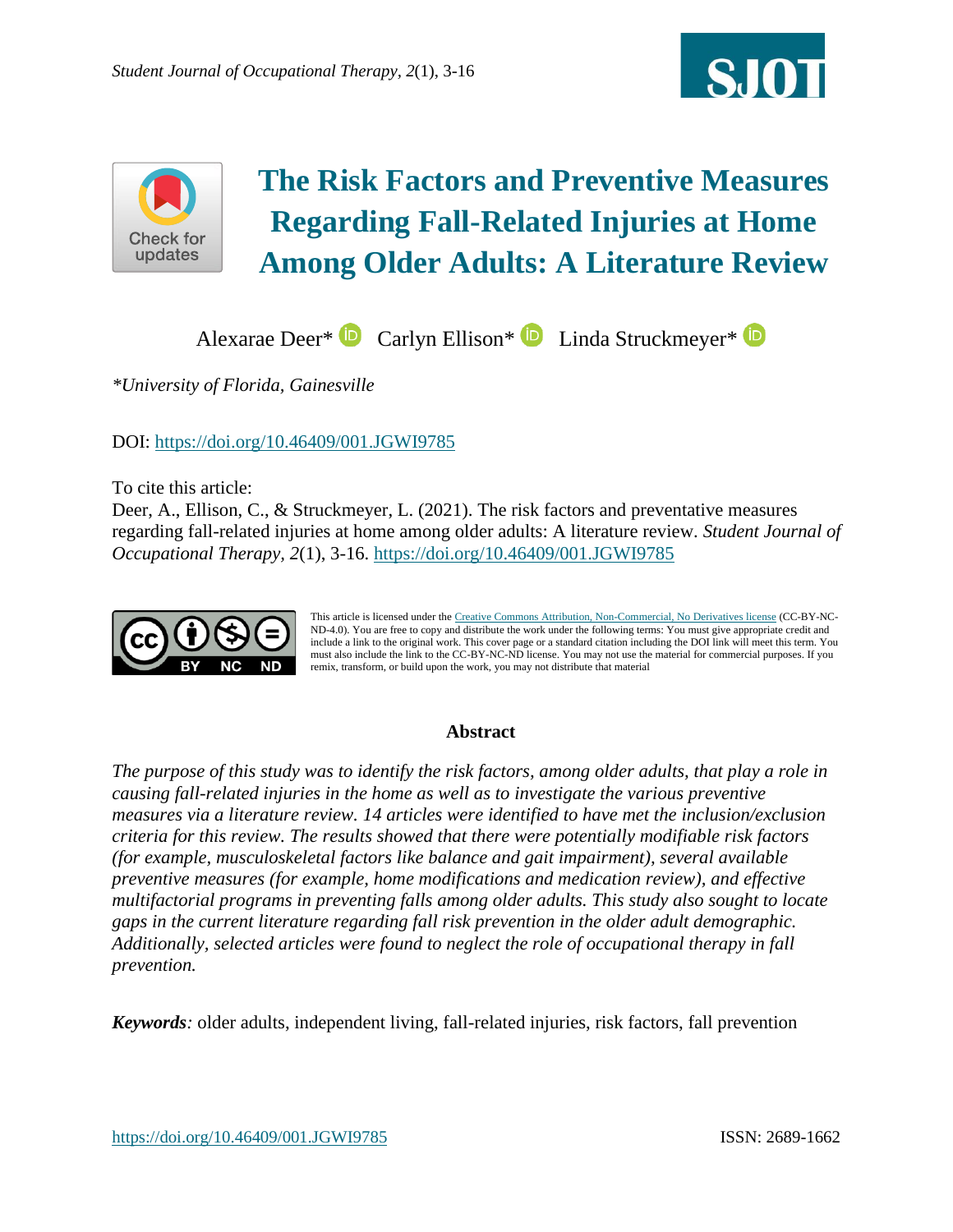

## **Introduction**

Throughout the aging process, there is a decrease in bone density, muscle mass and strength, an anterior bend of the spinal structures, and an increase in joint stiffness and resistance. Older adults must therefore begin to consider how these physical changes will affect their daily living activities and how to adapt their living environment to suit their age-related needs. One of the greatest risks of injury to the aging adult population, within the home, is a fall. Fall-related injuries, such as fractures and traumatic brain injuries, account for 2.8 million emergency department visits each year (Moncada & Mire, 2017).

One of the most common preventive measures recommended against fall-related injuries, among adults aged 65 and older, is the use of home modifications. Home modifications are changes to a home's interior and/or exterior structural design with the goal of increasing independence, reducing fall-related injury, and increasing quality of life (Carnemolla & Bridge, 2019).

Other types of preventive measures include balance and strength training, frequent medication reviews with care providers, and fall prediction assessments. A combination of these measures has been shown to be more effective in reducing overall fall risk than implementing just one modification (Palvanen et al., 2014). This study also sought to identify barriers to implementing preventive measures.

This literature review sought to identify the various types of risk factors that contribute to older people falling in the home, such as environmental hazards and musculoskeletal factors, and the current variations of preventive measures available in literature to prevent against or decrease the instances of falling. The goal of this study was to answer the research question, *"In aging adults,* 

*65 and older, what are the risk factors that contribute to fall-related injuries, in the home, and the associated preventive measures currently available?"* by creating a cohesive summary of the current literature on fall prevention in aging adults and to investigate if there are areas for needed revisions in the current interventions utilized by professionals.

## **Method**

To complete this research paper, inclusion/exclusion criteria were used for article selection, and the matrix method was utilized for data management and illustration (Garrard, 2015). An advanced search was conducted using the PubMed, JSTOR, and ScienceDirect databases with the key term '65 and older/older adults' being combined with 'home/independent living' as well as one or more of the following topics: 'accessibility,' 'accidental falls,' 'risk factors,' and 'fall prevention' to further specify the articles needed for this study (see Figure 1).

The results were analyzed, and the keywords were modified to further specify the research articles needed to answer the research question. Articles that mentioned 'cancer,' 'migration,' 'mistreatment,' or 'surgery' were filtered out. Articles that were available in English, published from 2014 to 2020, had full-text availability, and were journal articles were included. 5,841 articles were retrieved from PubMed, 97 articles were retrieved from JSTOR, and 2,797 articles from ScienceDirect.

The titles of the articles were examined and were considered pertinent to the literature review on the basis that the article title demonstrated that it could answer the research question concisely and would be necessary to include in a summary of the current literature. After these inclusion/exclusion criteria were applied, the results (101 articles) were recorded on a list of potentially eligible articles to be included in the literature review. There were 22 duplicate articles present on this list. After removing the duplicates, 79 articles remained. The researchers analyzed the abstracts of these 79 articles by (a) reading the objectives of the studies to see if the goal of the articles aimed to answer the questions presented in this paper's research question, (b) making a prediction that based on the information presented in the abstract, the article would provide vital information needed to answer the research question, and (c) questioning the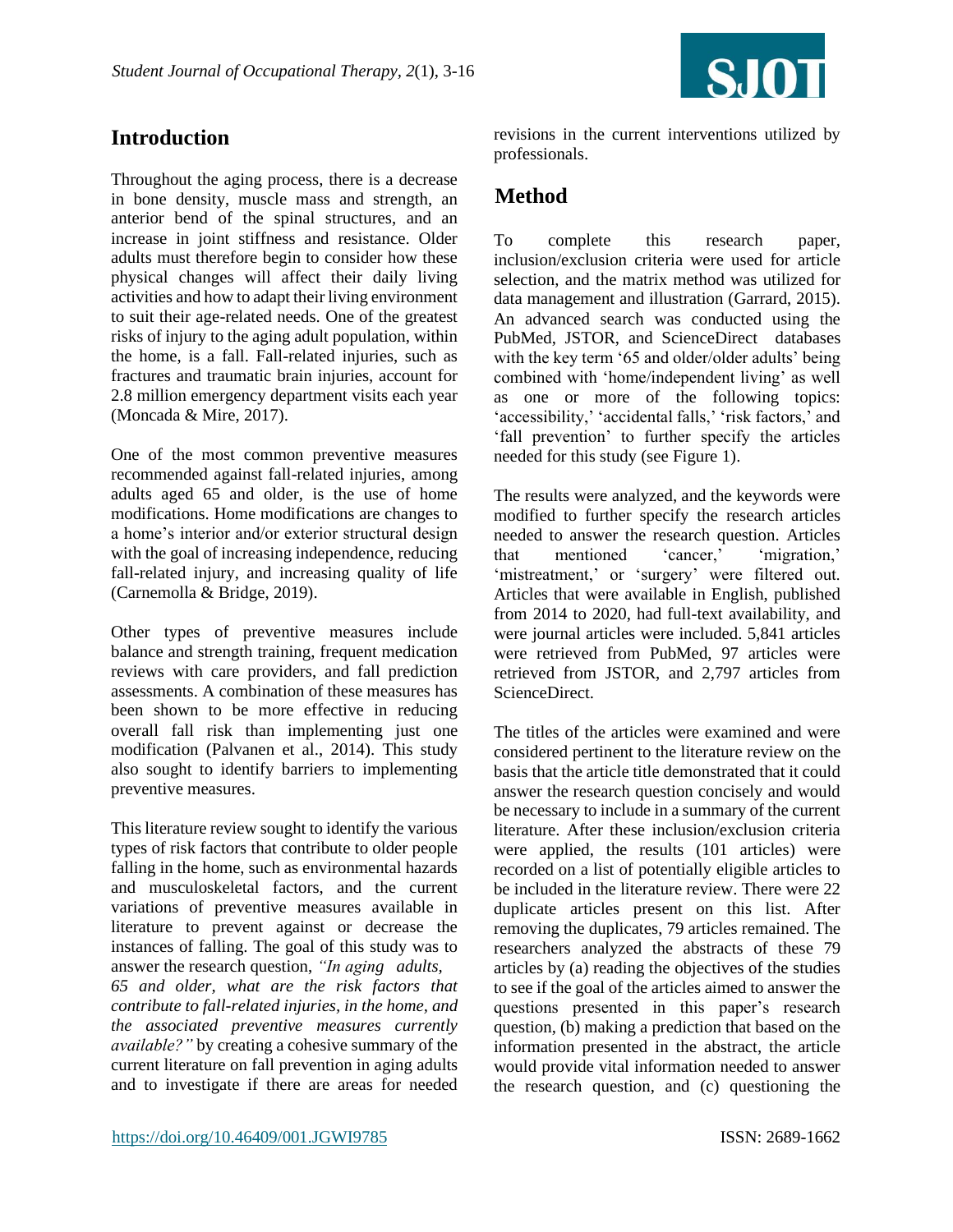

intended use of the articles in this paper to concisely present a summary of currently available literature.

A total of 27 articles were found to fall under the scope of this literature review. The topics and subtopics intended to be expounded on in this paper were utilized as headings and subheadings. A manuscript backbone was drafted using the headers, as well as the 27 articles and their intended use. After careful consideration, some sections appeared to have repetitive information and unnecessary secondary points. The correlating articles were omitted because they were not needed in a concise summary of the available literature. Therefore, an additional 13 articles were removed.

## **Results**

In total, 14 of the 27 articles were chosen to summarize the available literature using the inclusion criteria (see Figure 1). These 14 articles encapsulated the range of the research question as they expounded on three major points: (1) the modifiable risk factors that may prevent fallrelated injuries, (2) the types of preventative measures currently available, (3) the effectiveness of a multifactorial approach in the reduction of fallrelated injuries. As shown in Table 1, the articles consisted of studies that utilized before and after surveys, controlled trials, literature reviews, and systematic reviews. The articles also consisted of studies done in several countries such as Brazil, Thailand, New Zealand, and Finland.

## **Review of Literature**

#### *Risk Factors in Falling*

Falls are the leading cause of injury in the aging adult population and after one instance of a fall, the risk of falling again is an imminent danger (Moncada & Mire, 2017). Moncada and Mire (2017) found that potentially modifiable risk factors in falling could be categorized into eight terms, which include cardiac factors (e.g., arrhythmia), environmental hazards (e.g., polypharmacy), metabolic factors (e.g., diabetes mellitus), musculoskeletal factors (e.g., balance and gait impairment), neurologic factors (e.g., Parkinson's disease), psychological factors (e.g., depression and the fear of falling) and sensory impairment factors (mainly visual and auditory). The strongest modifiable risk factors were identified as balance and gait impairment, the simultaneous use of multiple medications, and a lack of awareness of falls.

**Balance and Gait Impairment.** Dunsky et al. (2017) discussed balance as one of the most important aspects of carrying out activities of daily living (ADLs). They stated that balance is imperative and both types of balance, static and dynamic, were tested in the aging adult population to ensure functionality and reduce the risk of falling. Static standing balance refers to the ability to stand still without wavering while dynamic standing balance refers to the ability to shift your body's weight from one leg to another, much like walking; therefore, balance impairment plays a large role in gait impairment. Balance and mobility were affected by factors that included cognitive impairments, a decline in vision, and musculoskeletal deterioration (Dunsky et al., 2017).

**Polypharmacy.** Due to a relative decline of musculoskeletal functionality, sensory performance, and other areas of health, older adults may be prescribed a plethora of medications to increase function, reduce pain, and/or help cope with the demands of the aging body. There are several medications that have been linked to increased risk of falls such as antidepressants, opioids, sedatives, and hypnotics (Moncada & Mire, 2017). Hypnotics have been shown to impair body balance and standing steadiness (Mets et al., 2010, as cited in Bell et al., 2017), and there is suggestive evidence that statins may potentially reduce muscle strength (Krishnan & Thompson, 2010, as cited in Bell et al., 2017). There is also a possible correlation between fall-risk-increasing drugs and dizziness that may contribute to falls in the older population (Bell et al., 2017).

**Fall Awareness.** A Brazilian study aimed at testing older adults on their awareness/knowledge of falls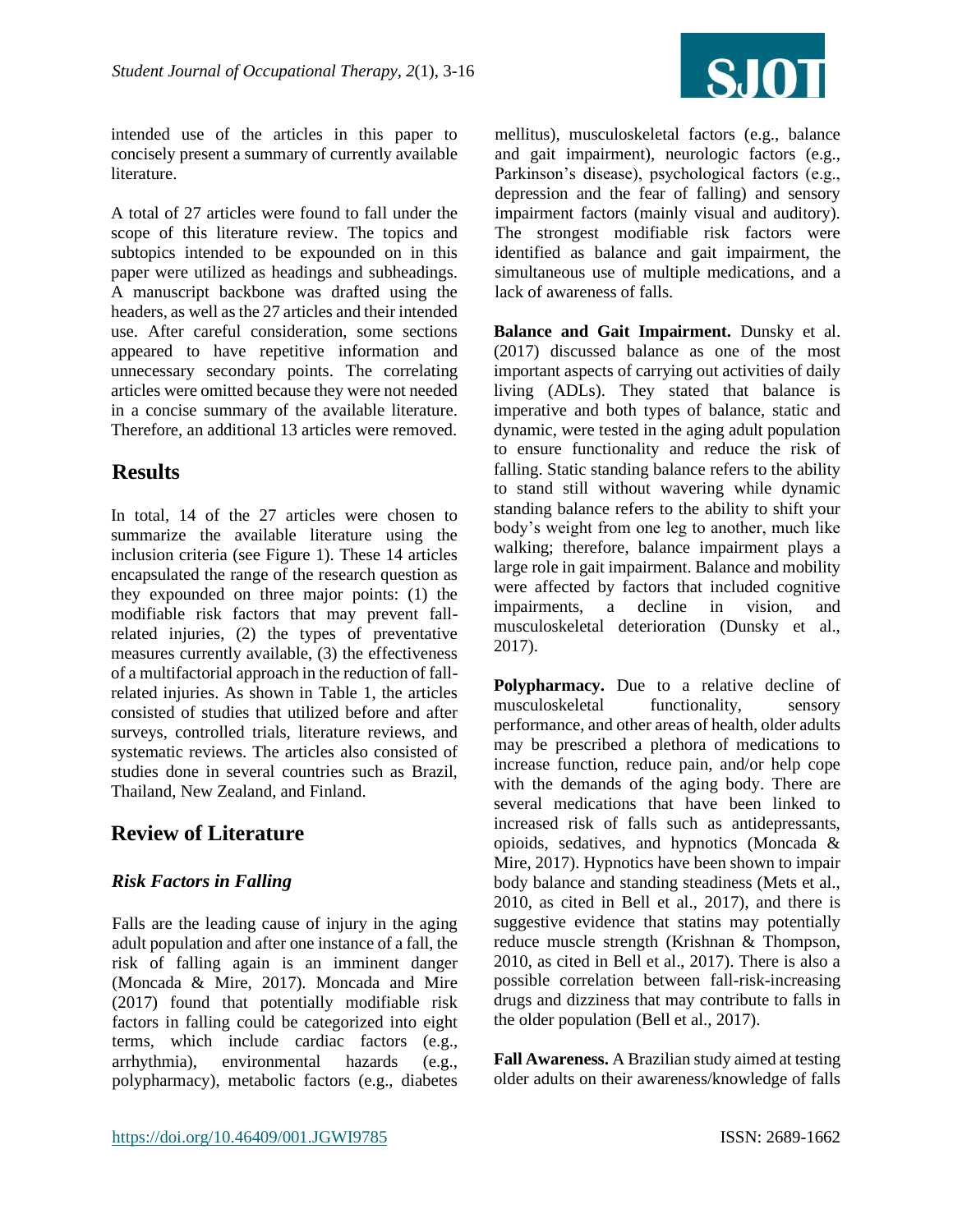

found that most older adults have little knowledge on falls and that more knowledge regarding falls correlated to having less in-home risk factors (Chehuen Neto et al., 2018). Russell et al. (2017) used surveys to reflect how Canadian older adults perceived six national fall prevention guidelines. 76% were aware of the risk of falling but percentages varied with respect to the number of respondents that implemented/adhered to each guideline. Therefore, their study demonstrated that there needs to be more awareness and more emphasis on adhering to each factor presented in a multifactorial approach.

#### *Preventive Measures*

**Home Modifications.** Findings from Carnemolla and Bridge (2019) suggested home modifications currently on the market aimed to make ADLs easier, created more accessibility in and around the home, and reduced injuries that came about while doing regular tasks. These modifications included major structural changes (such as widening doors, adding ramps, and step modifications) and minor structural changes (such as installing grab bars in the shower, handheld showers, and handrails throughout the home). Most home modifications were located in bathrooms, kitchens, and access areas (for instance, doorways and front entrances). Home modifications were deemed a crucial component of aging in place (Carnemolla & Bridge, 2019). Among those most at risk for falls in the home, home modifications were most effective when delivered by an occupational therapist (Moncada & Mire, 2017).

Based on the findings of a New Zealand study conducted by Keall et al. (2015), there were few effective home modifications on the market currently. The study aimed to test those that were available, such as handrails for stairs, grab rails for bathrooms, repairs to stairs and window catches, improved lighting, and slip-resistant surfacing throughout the home.

Keall's methodology consisted of a single-blind, cluster-randomized controlled trial of single dwelling homes. The study concluded that of the 436 households assigned as the treatment group,

there was a 26% reduction in the rate of fall-related injuries in the home per year in the treatment group when compared to the control group (Keall et al., 2015).

Bailey et al. (2019) found that older people often do not implement the necessary home modifications because they consider these adaptations "for old people." The United Kingdom-based study found that some modifications are often delayed because of the stigma that associates growing older with frailty, vulnerability, and overall decline.

**Balance and Strength Training.** The promotion of engaging in physical activity to the aging adult population was identified as an excellent tool in the reduction of fall risk associated with balance and the improvement of muscle strength. There were several activities (such as, ballroom dancing, Tai Chi and Thai boxing) in which older adults can participate that significantly reduced their likelihood of falling. A study carried out by da Silva Borges et al. (2014) showed an improvement in balance ( $p = 0.002$ ) and reduction of falls ( $p <$ 0.0001) with the use of a ballroom dance program in which older Brazilian adults in the experimental group took part in three 50-minute dance sessions each week, for 12 weeks.

Huang et al. (2017) conducted a systematic review with the goal of evaluating the effectiveness of a Chinese calisthenics exercise, known as Tai Chi, in preventing falls in older adults. Their findings indicated that Tai Chi was effective, and that effectiveness increased based on exercise frequency. A more recent study was done by Areeudomwong et al. (2019). Their study demonstrated that a four-week Thai boxing program was beneficial in improving static and dynamic (standing or overall) balance, as well as lower limb muscle strength, body flexibility, and agility when compared to the control group  $(p < 0.05)$ . The improvements in balance, strength, and agility were found to have been retained at a four-month follow-up ( $p < 0.05$ ).

**Medication Review.** Several physical changes such as decreased vision and sensory loss occur as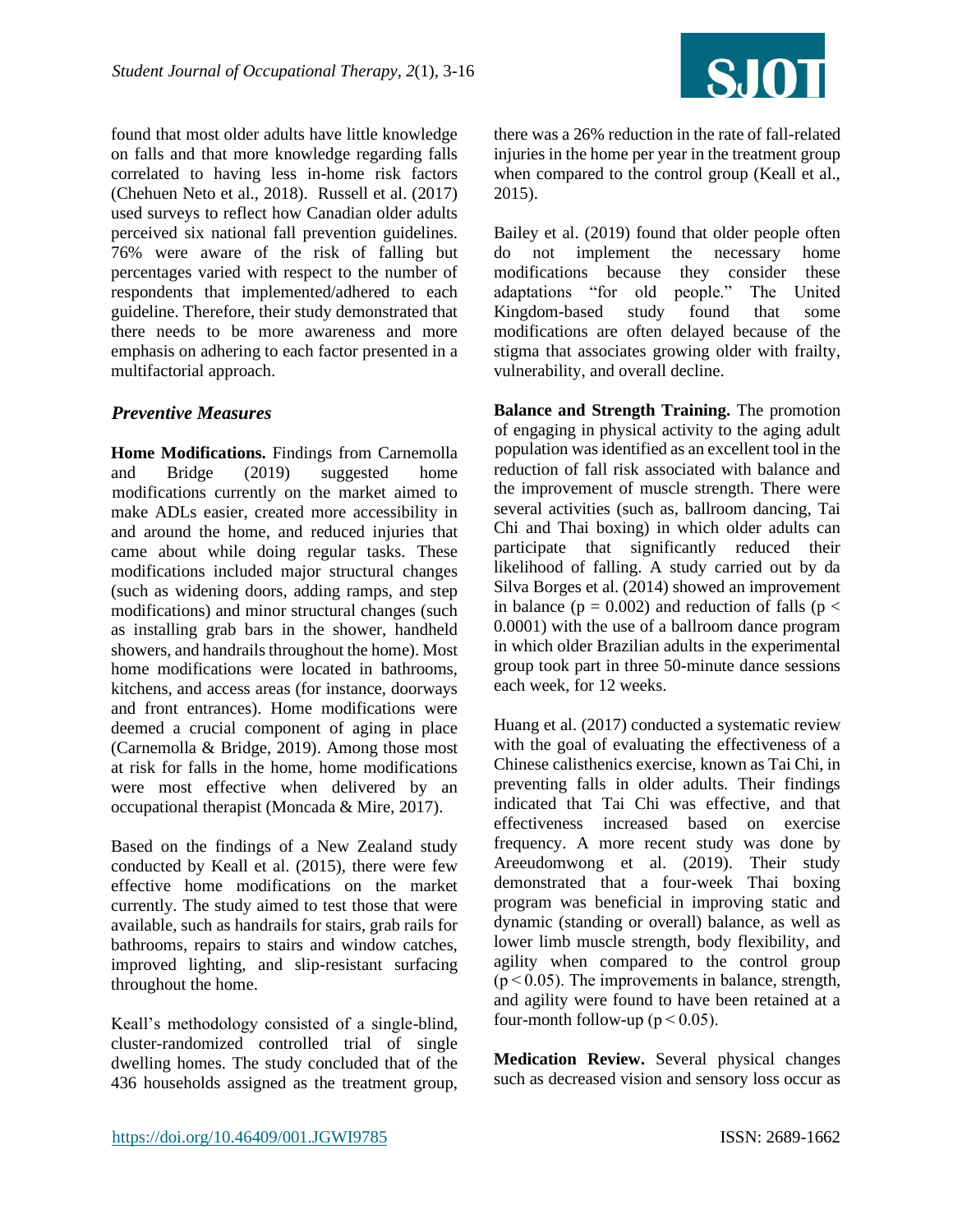![](_page_5_Picture_1.jpeg)

older adults go through the aging process. These changes, as well as the medication used to manage them, may contribute to dizziness, which may then lead to increased risk of falls. The more fall-riskinducing-drugs (FRIDs), such as psychotropics, an older adult uses, the greater their risk of experiencing a fall (Bell et al., 2017). It is recommended that physicians limit the prescription of high-risk medications as well as the number of medications used (Moncada & Mire, 2017). A Norwegian study, Bell et al. (2017), aimed to understand older adults' perception of fall risks and its relation to drug use with the utilization of interviews. Their study found that several participants decided to adapt their lifestyle to their dizziness rather than "bother" their physicians (for example, the decision to stop participating in sporting activities) and that several informants suspected their drug use may influence the occurrence of dizziness and falls. The study concluded that "physicians should regularly inform, monitor, and assess," the use of FRIDs among the older adult population in the hope that doing so would reduce falls in this demographic.

**A Multifactorial Approach.** A Finland-based study conducted by Palvanen et al. (2014) focused on the effectiveness of a 12-month fall prevention plan known as the "Chaos Falls Clinic Prevention Programme" to prevent fall-related injuries in the home. Their study aimed to investigate the use of a multifactorial approach, which includes home modifications, strength and balance training, medical review and referrals, medication review, and proper nutrition (e.g., calcium and vitamin D), delivered in a clinical setting.

The study was a randomized controlled trial that focused on aging adults above 70 years of age and utilized 1,314 participants. The participants had a high risk of falling and were placed into two groups of intervention and control. The study concluded that there was roughly a 30% reduction in falls (Palvanen et al., 2014). Therefore, utilizing multiple factors in fall prevention is more effective than utilizing one factor at a time.

According to Avin et al., 2015, "The American and British Geriatrics Societies and several

international sources strongly recommend a multifactorial approach to fall risk screening in older adults" (as cited in Nithman & Vincenzo, 2019, p. 185). In 2012, the CDC decided to implement a fall screening algorithm/toolkit called STEADI (Stopping Elderly Accidents, Death and Injuries) for the use of primary care providers in predicting future fall-risks. The algorithm places older adults under one of 3 categories: *low* , *moderate*, or *high risk* and provides interventions based on the respective risk category.

The categorization of patients begins with the *Stay Independent* brochure that asks a variety of questions that aim to screen for fall risk. After the patient completes the brochure, the clinician uses the score as a starting point towards determining fall risk. If patient A had a low score for fall risk, then they would be placed in the *low-risk* category. If patient B scored high on the screen for fall risk, the next step involves physical activity that aims to evaluate gait, strength, and balance. If patient B had no issues with these then they would be categorized as low risk as well but if patient B had issues with these factors, they would be considered for the *moderate-risk* category. If patient C scored high for fall risk, had issues with gait, strength, and balance, and a history of both falls and fall-related injuries, they would be categorized as *high-risk* individuals (CDC, 2020).

*Low-risk* individuals would be educated on fall risk, encouraged to take vitamin D and calcium, and referred to a community exercise program. Individuals placed in the *moderate-risk* category would receive the same but would instead be referred to a physical therapist. *High-risk* individuals would be encouraged to do all of the previous recommendations as well as hypotension management, vision and foot health prioritization, and home safety optimization (CDC, 2020). The CDC reported that the algorithm may be able to reduce fall risk factors and prevent future falls by 25% (Stevens & Phelan, 2013, as cited in Nithman & Vincenzo, 2019).

The study conducted by Nithman & Vincenzo (2019) sought to find evidence of the effectiveness of the CDC's STEADI algorithm. Results indicated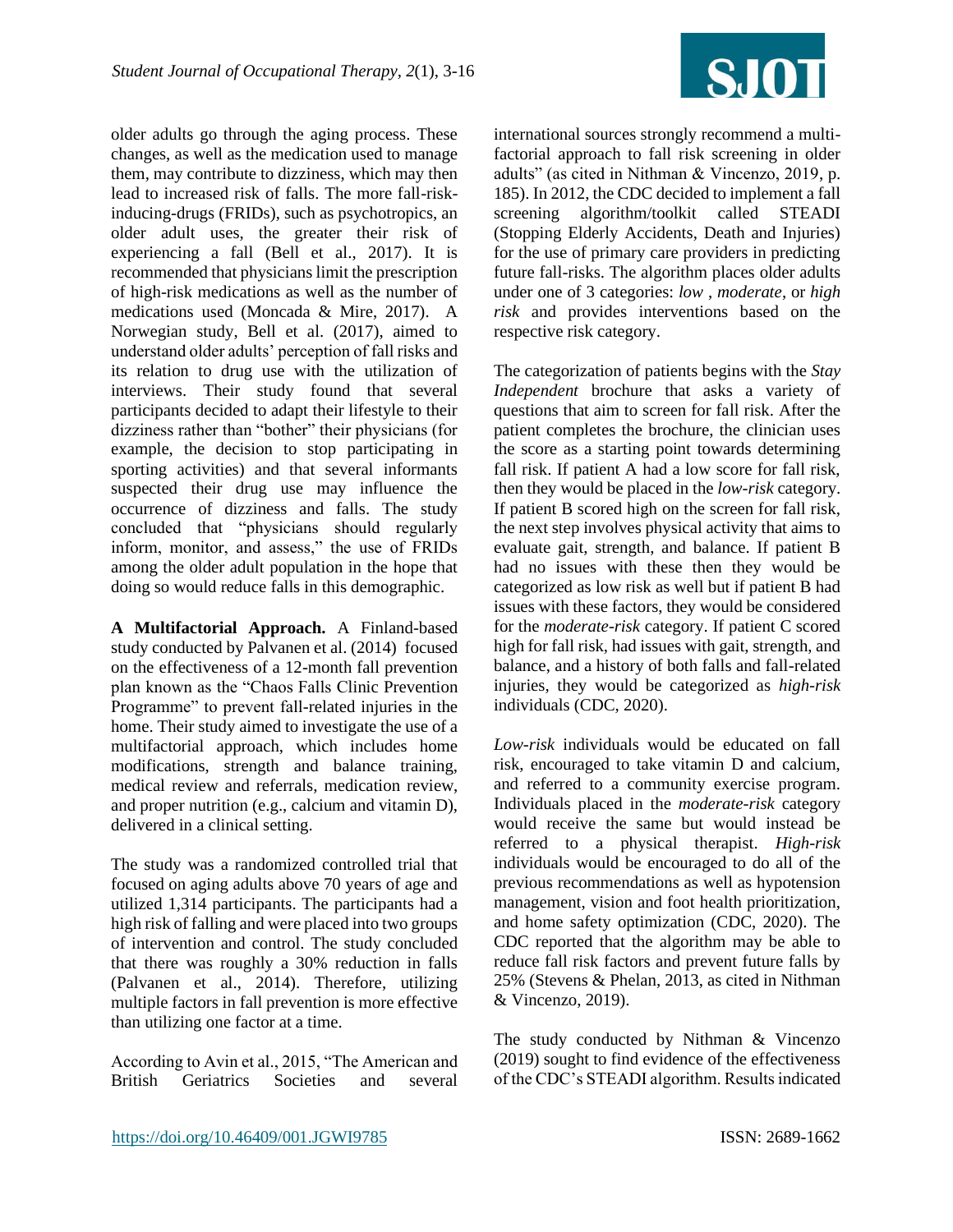![](_page_6_Picture_1.jpeg)

that while there are limitations with the sensitivity of the test in predicting fall-risk, STEADI is an important step in the integration of the multifactorial approach, regarding fall-risk prevention, into discussions being held between primary care providers and older adult patients.

**Fall Education and Awareness.** Kiami et al. (2019) stated that based on available literature, a majority of seniors are not receiving information regarding fall risks and fall prevention from their healthcare providers. This indicates the need for another source for fall prevention education. A community-based fall clinic would be the ideal place to disseminate these concepts to older adults. To ensure that older adults participate in a community-based fall prevention/education program, there must be a clear understanding of the barriers and facilitators to registering for such a program. Kiami et al. (2019) found that there are seven facilitators with statistically significant association to older adult interest in a communitybased fall prevention program. The facilitators are distance from home, free of cost, a friendly group leader, free vision examination, group exercise class, socialization opportunity after class, and a safe environment. A multifactorial fall prevention program could incorporate education-based fall prevention methods as well as the facilitators listed to create a more well-rounded approach.

### **Discussion**

While there may have been great strides made in the development of preventive measures against fall-related injuries in adults aged 65 and older, there is still room for improvement as shown by the available literature. We argue that a multifactorial approach is appropriate to address fall prevention. Specifically, we discuss how components of a fall prevention program (e.g., community-based programs, home modifications, strength and balance training) are effective and how together they may address multiple risk factors that contribute to falls. Additionally, we argue that occupational therapists (OTs) have a greater role in fall prevention than indicated in the included articles.

#### *A Multifactorial Approach*

Moncada & Mire (2017) stated that the U.S Preventive Services Task Force (USPSTF) and the American Academy of Family Physicians do not recommend routine multifactorial intervention in all older adults. It is instead recommended that multifactorial assessment and management only be utilized for individual cases that are deemed highrisk. However, given the benefits of the multifactorial intervention in preventing falls and related fall injuries, as indicated in their study, perhaps all older adult patients regardless of risk should receive a multifactorial intervention.

The Person-Environment-Occupation-Performance (PEOP) model recognizes that there are multiple factors (person, environment, occupation, and performance) that interact and ultimately impact an individual's ability to achieve optimal occupational performance (Baum et al., 2015). The person component refers to internal factors that affect the individual and focuses on wellbeing (e.g., neurological factors like balance coordination) while the environment component refers to external factors and focuses on quality of life (e.g., social support and built environment). The occupation component involves the structure of tasks, and the performance component refers to the physical act of doing or engaging in an occupation. Based on the PEOP model, a multifactorial fall prevention approach would be the best option in regard to targeting the multiple components of fall risk (Baum et al., 2015).

Based on Palvanen et al. (2014), a multifactorial approach includes home modifications, strength and balance training, medical review and referrals, medication review, and proper nutrition (e.g., calcium and vitamin D) while a multifactorial intervention, typically used in patients determined by the CDC's guidelines to be high-risk, includes all these factors as well as hypotension management, and vision and foot health prioritization (CDC, 2020).

**Community-Based Programs.** Community-based programs, such as the Chaos Falls Clinic, incorporates the multifactorial approach in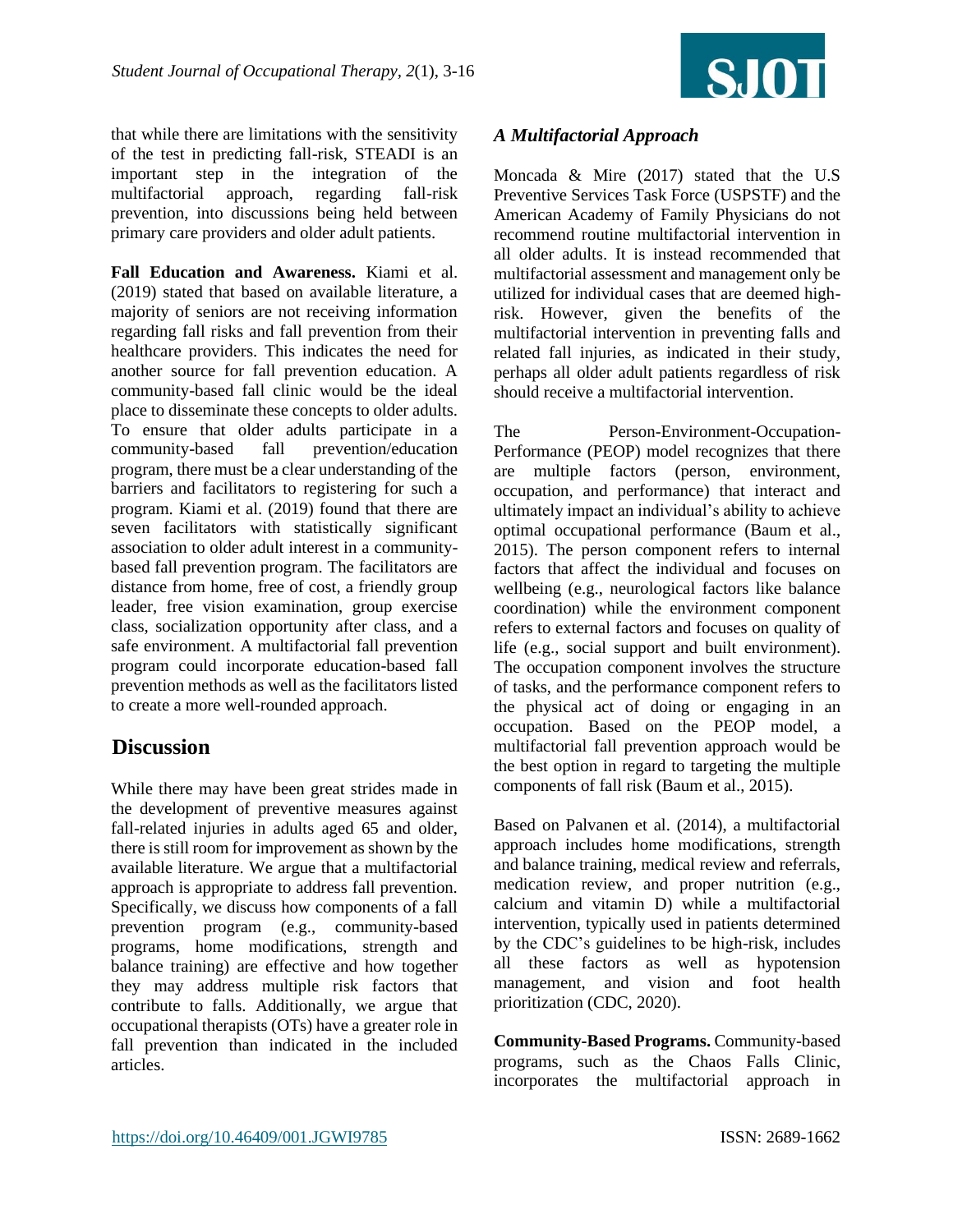![](_page_7_Picture_1.jpeg)

preventing falls among older adults by delivering assessment, intervention, and treatment in an outpatient clinic (Palvanen et al., 2014), could be beneficial to the older adult population. Short-term benefits include a potential increase in the participation of older adult members of a community in a fall prevention program since the highest odds of enrollment in such a program is associated with "offered close to home," (Kiami et al., 2019). Long-term benefits include a lower incidence of falls and fall-related injuries in the population (Palvanen et al., 2014). These community-based programs have been proven to operate efficiently with a physician (general practitioner), a physiotherapist and a nurse at each clinical site (Palvanen et al., 2014).

**Home Modifications.** With the use of home modifications, older adults could maintain a greater level of independence as these structural changes in the home have shown a reduction in caregiving hours with informal care reduced by 46% and formal care reduced by 16% (Carnemolla & Bridge, 2019). There is also a relationship between home modifications and improved function, wellbeing, and quality of life. The lack of suitable home designs for the aging population is one of the reasons that older adults often end up transitioning to an assisted living facility. Home modifications are often used in the multifactorial approach to reducing falls in the older adult population therefore there is a gap in knowledge as to the success of this individual intervention (Carnemolla & Bridge, 2019).

Keall et al. (2014) helped to shed a light on the safety aspects of a few home modifications with the aim to determine if a package of low-cost home modifications could decrease the annual rate of injuries in the general population. The study made structural modifications that would benefit all age groups thus creating a home design that would be suitable throughout one's lifetime. Given the fact that there is a stigma around the implementation of home modifications by older adults (Bailey et al., 2019), perhaps intervention must start at a much earlier age. If all homes were designed to be homes that one could safely grow older in, there would be less of a need to implement these changes in later

years. This would combat the associated stigma and many home modifications would no longer be associated with decline but rather with safety and longevity.

**Strength and Balance Training.** Exercise has been proven to be a very useful tool in the multifactorial approach since it can significantly decrease the risk factors associated with fallrelated injuries, such as issues with balance, muscle strength, agility, and body flexibility (Areeudomwong et al., 2019; da Silva Borges et al., 2014; Huang et al., 2017). To encourage older adults to implement an exercise regimen, they need to be educated on the variety of benefits of engaging in community exercise programs such as the increase in body awareness and control, mental and emotional wellbeing, and social opportunities (da Silva Borges et al., 2014).

**Awareness of the Multifactorial Approach.** Regarding the education of older adults, health care providers should regularly educate and promote the implementation of the various factors of the multifactorial approach. Russell et al. (2017) discussed the way that the Public Health Agency of Canada recommended dealing with fall prevention in a community setting. It includes the promotion of an annual medication review, an annual medical examination, an annual vision examination, nutritional support, home modifications, and a minimum of 150 minutes of moderate to vigorous level weekly exercise. In the U.S, these factors would only be considered for high-risk patients based on the CDC's STEADI algorithm. The study also found that 56% of participants were not aware that polypharmacy could increase fall risk and that awareness increased with higher levels of education. As age increased and education levels decreased, awareness also decreased in several categories, such as home safety devices and physical activity. This indicated that there are glaring inconsistencies in the older adult population's awareness of implementing and adhering to national guidelines. More studies should be attempted to fully address these inconsistencies.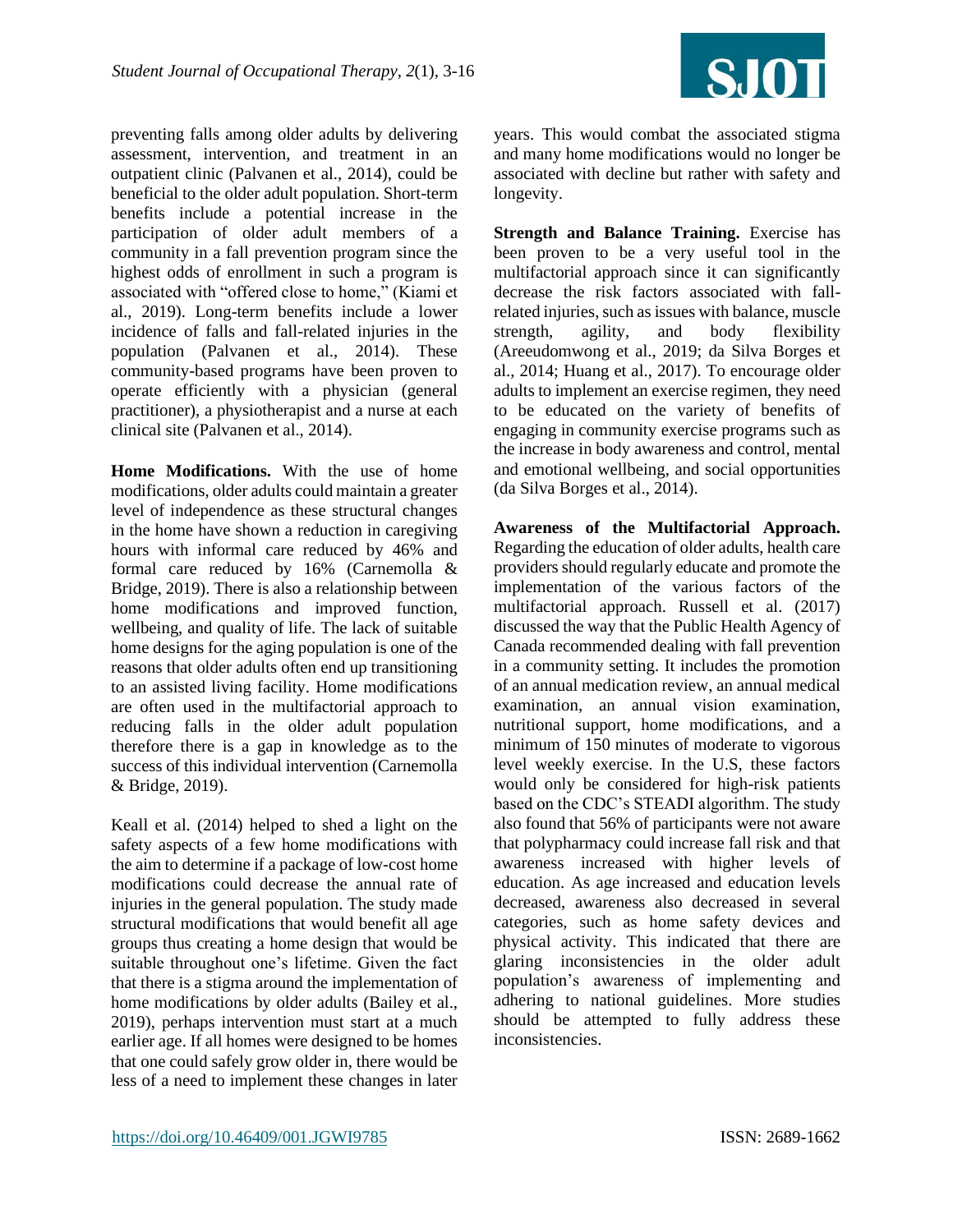![](_page_8_Picture_1.jpeg)

*The Role of OT.* Occupational therapy appears to be an underutilized field when discussing and/or implementing fall prevention methods. Based on the included articles, there is an emphasis placed on physicians' role in reducing risk of falls in the older adult population by means of intervention (e.g., increasing fall awareness and performing routine medication reviews; Bell et al., 2017; Chehuen Neto et al., 2018). However, the specifics remain unclear as there is a lack of a detailed plan that discusses what various health professionals can do at various levels. More specifically, the included articles (14) seemed to limit the role of OTs to only revolve around home safety modifications which is just one aspect of their multifactorial approach. Therefore, while there are several preventative measures available in the prevention of falls among the older population, there may be a bias to discuss the role of other health professionals' roles in fall prevention (e.g., physicians and physical therapists), rather than OTs who bring a unique and client-centered perspective to this issue.

Since multifactorial based approaches tend to be more effective for fall prevention, OTs may be the most suitable healthcare providers to successfully tackle various fall risk factors. Occupational therapists review home environments for hazards, make recommendations to implement changes to ADLs and instrumental activities of daily living (IADLs), and consult with the family members and care team members of clients (AOTA, 2020).

The current study provides an overview of available interventions to prevent fall-related injuries in the home among older adults. However, the selection process purposefully excluded articles with repeated information regarding each topic and subtopic. For instance, if an article provided an example of a community-based fall program that expounded on the importance of utilizing a multifactorial approach, another study that discussed community-based fall programs was then excluded. Therefore, the included articles reflect a scoping overview of interventions available rather than the weight of work in specific intervention areas, which is consistent with the aim

of this review. To further enhance this review, more databases could be searched.

Overall, OTs have the capability to focus on the intrinsic and extrinsic factors involved in a multifactorial intervention. Therefore, OTs can create more tailored fall prevention plans that incorporate all the aspects of a multifactorial approach but is also specific to an individual client's needs. OTs can address fall risk factors such as impaired balance, lower extremity weakness, side effects of medications, and home safety hazards (AOTA, 2020).

#### **Conclusion**

The purpose of this literature review was to examine the risk factors that contribute to the occurrence of fall-related injuries as well as identify the preventive measures currently available in literature that aim to reduce the risk of fall-related injuries in the home among the aging adult population.

In summary, the factors of balance impairment, gait impairment, polypharmacy, and fall awareness are the most modifiable aspects of the risk of falling in the home. The preventive measures commonly utilized include home modifications, balance and strength training, and medication review. A multifactorial approach is slightly more effective but as shown by Nithman et al. (2019), improvements can be made on how it is utilized in the healthcare setting. There are gaps in knowledge on how to successfully encourage older adults to implement and adhere to fall prevention guidelines. By increasing older adults' awareness of falls, it is possible that they will become more interested in implementing these precautions.

Based on the information summarized above, there is an opportunity to create and test an updated multifactorial approach that incorporates more factors of intervention (essentially treating all older adults as *high-risk* cases based on STEADI standards), more educational outreach, and smart devices that could improve upon the benefits achieved by utilizing the multifactorial approach (home modifications, strength and balance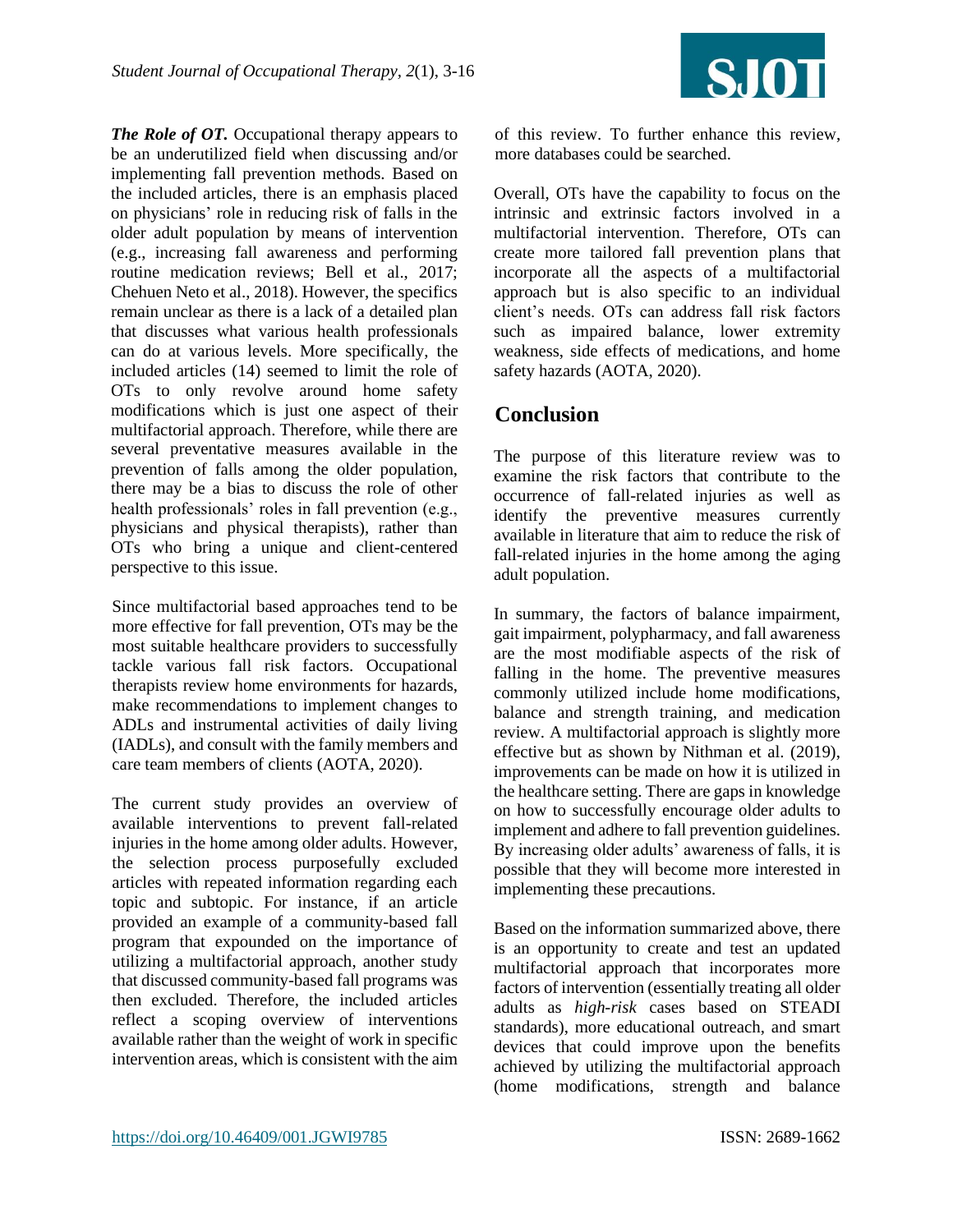![](_page_9_Picture_1.jpeg)

training, medical review and referrals, medication review, and proper nutrition).

Increased education regarding fall prevention measures should increase the inclination of the aging population to implement and adhere to those measures but with the stigma associated with aging it will prove quite difficult to do so therefore, the issue of internalized ageism must first be tackled. Public outreach, when discussing interventions to prevent fall-related injuries in the home, should focus on more positive terms like longevity, independence, and "active aging" rather than negative terms like decline and frailty (Bailey et al., 2019).

Incorporating smart devices into the multifactorial approach could potentially make ADLs much easier such as, turning on/off the lights at night with a simple voice command, without the need to fumble around in the dark, or even reminders of what pills or supplements, like calcium or vitamin D, to take at the appropriate times. This could be a potential game-changer since one of the most evident household risk factors for falls as discussed in a study done by Chehuen Neto et al. (2018), was the habit of leaving the light off during the night. Other risk factors included in that study could be improved upon by structural design therefore, this needs to be a collaborative effort with other job sectors like architecture, engineering, and information technology.

Based on the included articles, occupational therapy appears to be an underutilized field in the implementation of a multifactorial fall prevention approach. Since the multifactorial approach encompasses the interconnected factors of person, environment, occupation, and performance (PEOP model), the most suitable healthcare provider to help older adults implement and adhere to these interventions may be OTs. These professionals have a history of developing interventions with multifaceted strategies that are client-based (AOTA, 2020). In the future, more solutions centering around the role of OTs in a fall prevention plan should be attempted.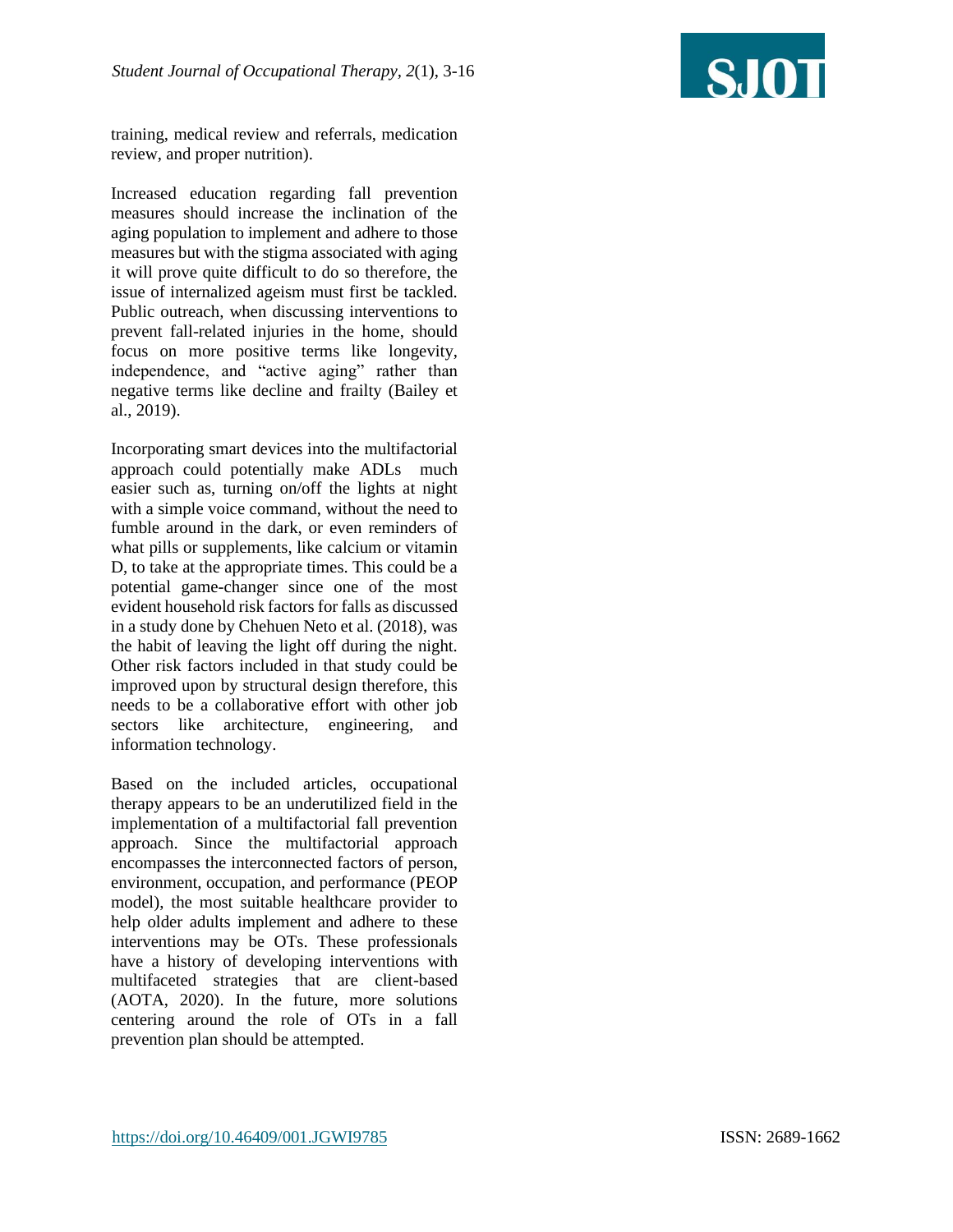![](_page_10_Picture_1.jpeg)

## **References**

American Occupational Therapy Association. (2020, December 18). *Occupational Therapy and Prevention of Falls*. [https://www.aota.org/About-Occupational-](https://www.aota.org/About-Occupational-Therapy/Professionals/PA/Facts/Fall-Prevention.aspx)[Therapy/Professionals/PA/Facts/Fall-](https://www.aota.org/About-Occupational-Therapy/Professionals/PA/Facts/Fall-Prevention.aspx)[Prevention.aspx](https://www.aota.org/About-Occupational-Therapy/Professionals/PA/Facts/Fall-Prevention.aspx)

Areeudomwong, P., Saysalum, S., Phuttanurattana, N., Sripoom, P., Buttagat, V., & Keawduangdee, P. (2019). Balance and functional fitness benefits of a Thai boxing dance program among community-dwelling older adults at risk of falling: A randomized controlled study. *Archives of Gerontology and Geriatrics, 83*, 231-238. <https://doi.org/10.1016/j.archger.2019.04.010>

Bailey, C., Aitken, D., Wilson, G., Hodgson, P., Douglas, B., & Docking, R. (2019). "What? that's for old people, that." Home adaptations, ageing and stigmatisation: A qualitative inquiry. *International Journal of Environmental Research and Public Health, 16* (24), 4989. <https://doi.org/10.3390/ijerph16244989>

Baum, C. M., Christiansen, C. H., & Bass, J. D. (2015). The Person-Environment-Occupation-Performance (PEOP) model. In C. H. Christiansen, C. M. Baum, & J. D. Bass (Eds.), *Occupational therapy: Performance, participation, and well-being* (4th ed., pp. 49- 56). Thorofare, NJ: SLACK Incorporated.

Bell, H.T., Steinsbekk, A., & Granas, A.G. (2017). Elderly users of fall-risk-increasing drug perceptions of fall risk and the relation to their drug use - A qualitative study. *Scandinavian Journal of Primary Health Care, 35*(3), 247-255. [https://doi.org/10.1080/02813432.2017.13584](https://doi.org/10.1080/02813432.2017.1358438) [38](https://doi.org/10.1080/02813432.2017.1358438) 

Carnemolla, P., & Bridge, C. (2019). Housing design and community care: How home modifications reduce care needs of older people and people with disability. *International* *Journal of Environmental Research and Public Health*, *16* (11), 1951. <https://doi.org/10.3390/ijerph16111951>

Centers for Disease Control and Prevention. (2020, November 22). STEADI—Older Adult Fall Prevention. <https://www.cdc.gov/steadi/index.html>

 Chehuen Neto, J.A., Braga, N. A. C., Brum, I. V., Gomes, G. F., Tavares, P. L., Silva, R. T. C., Freire, M. R., & Ferreira, R. E. (2018). Awareness about falls and elderly people's exposure to household risk factors. *Ciencia & Saude Coletiva, 23*(4), 1097-1104. [https://doi.org/10.1590/1413-](https://doi.org/10.1590/1413-81232018234.09252016) [81232018234.09252016](https://doi.org/10.1590/1413-81232018234.09252016)

da Silva Borges, E. G., de Souza Vale, R.G., Cader, S. A., Leal, S., Miguel, F., Pernambuco, C. S., & Dantas, E. H. M. (2014). Postural balance and falls in elderly nursing home residents enrolled in a ballroom dancing program. *Archives of Gerontology and Geriatrics, 59*(2), 312-316. <https://doi.org/10.1016/j.archger.2014.03.013>

- Dunsky, A., Zeev, A., & Netz, Y. (2017). Balance performance is task specific in older adults. *BioMed Research International, 2017*, 6987017. <https://doi.org/10.1155/2017/6987017>
- Garrard, J. (2015). *Health sciences literature review made easy: The matrix method (4th ed.)*. Gaithersburg, MD: Aspen Publishers, Incorporated.

Huang, Z. G., Feng, Y. H., Li, Y. H., & Lv, C. S. (2017). Systematic review and meta-analysis: Tai Chi for preventing falls in older adults. *BMJ Open, 7*(2), 13661. [https://doi.org/10.1136/bmjopen-2016-](https://doi.org/10.1136/bmjopen-2016-013661) [013661](https://doi.org/10.1136/bmjopen-2016-013661)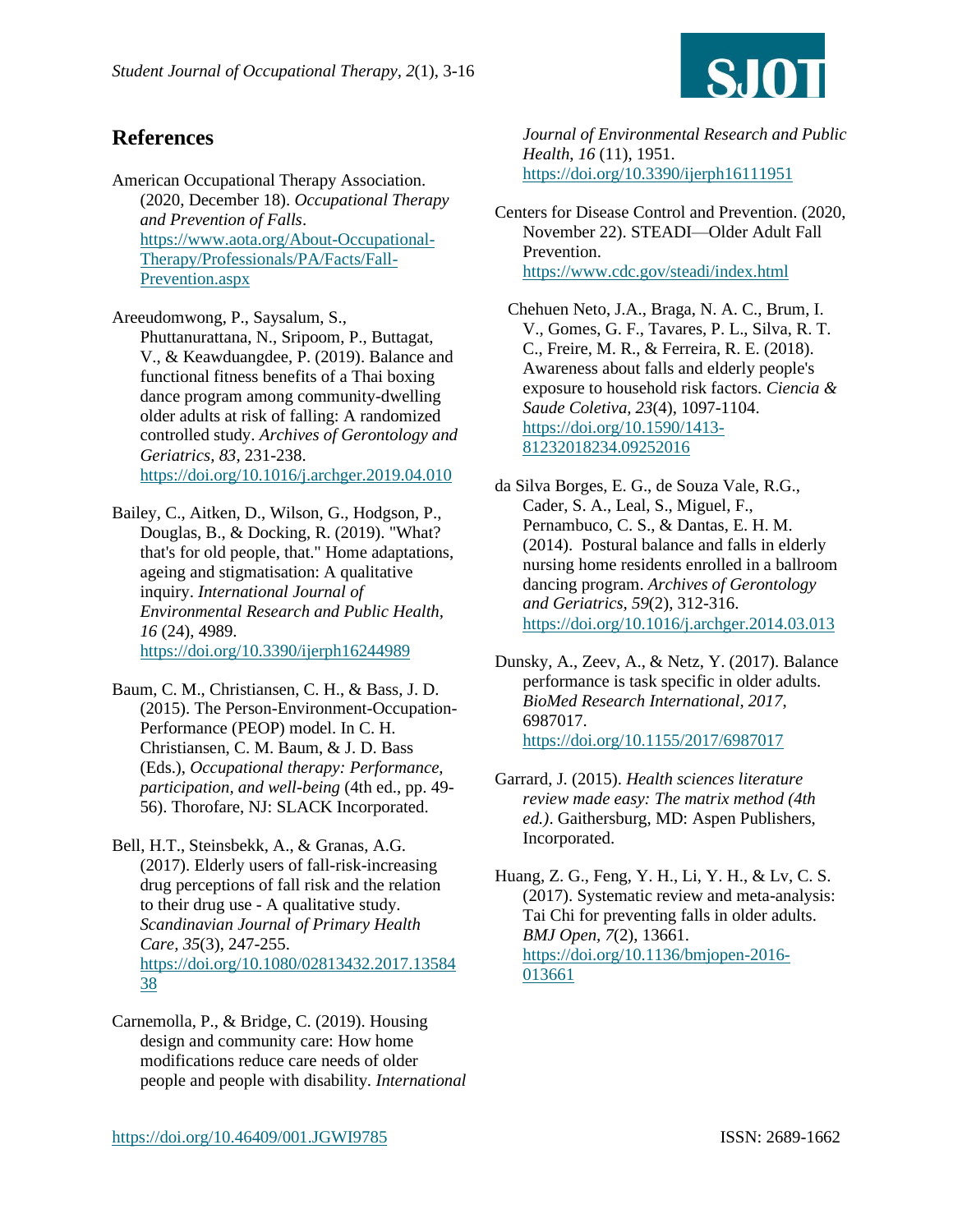![](_page_11_Picture_1.jpeg)

Keall, M. D., Pierse, N., Howden-Chapman, P., Cunningham, C., Cunningham, M., Guria, J., & Baker, M. G. (2015). Home modifications to reduce injuries from falls in the Home Injury Prevention Intervention (HIPI) study: A cluster-randomised controlled trial. *The Lancet*, *385* (9964), 231–238. [https://doi.org/10.1016/s0140-](https://doi.org/10.1016/s0140-6736(14)61006-0) [6736\(14\)61006-0](https://doi.org/10.1016/s0140-6736(14)61006-0)

Kiami, S. R., Sky, R., & Goodgold, S. (2019). Facilitators and barriers to enrolling in falls prevention programming among community dwelling older adults. *Archives of Gerontology and Geriatrics*, *82*, 106-113. <https://doi.org/10.1016/j.archger.2019.01.006>

Moncada, L. V. V., & Mire, L. G. (2017). Preventing falls in older persons. *American Family Physician, 96*(4), 240-247. [https://www.aafp.org/afp/2017/0815/p240.ht](https://www.aafp.org/afp/2017/0815/p240.html) [ml](https://www.aafp.org/afp/2017/0815/p240.html)

Nithman, R. W., & Vincenzo, J. L. (2019). How steady is the STEADI? Inferential analysis of the CDC fall risk toolkit. *Archives of Gerontology and Geriatrics, 83*, 185-194. <https://doi.org/10.1016/j.archger.2019.02.018>

Palvanen, M., Kannus, P., Piirtola, M., Niemi, S., Parkkari, J., & Järvinen, M. (2014). Effectiveness of the Chaos Falls Clinic in preventing falls and injuries of homedwelling older adults: A randomised controlled trial. *International Journal of the Care of the Injured*, *45* (1), 265–271. <https://doi.org/10.1016/j.injury.2013.03.010>

Russell, K., Taing, D., & Roy, J. (2017). Measurement of fall prevention awareness and behaviours among older adults at home. *Canadian Journal on Aging, 36*(4), 522-535. <https://doi.org/10.1017/s0714980817000332>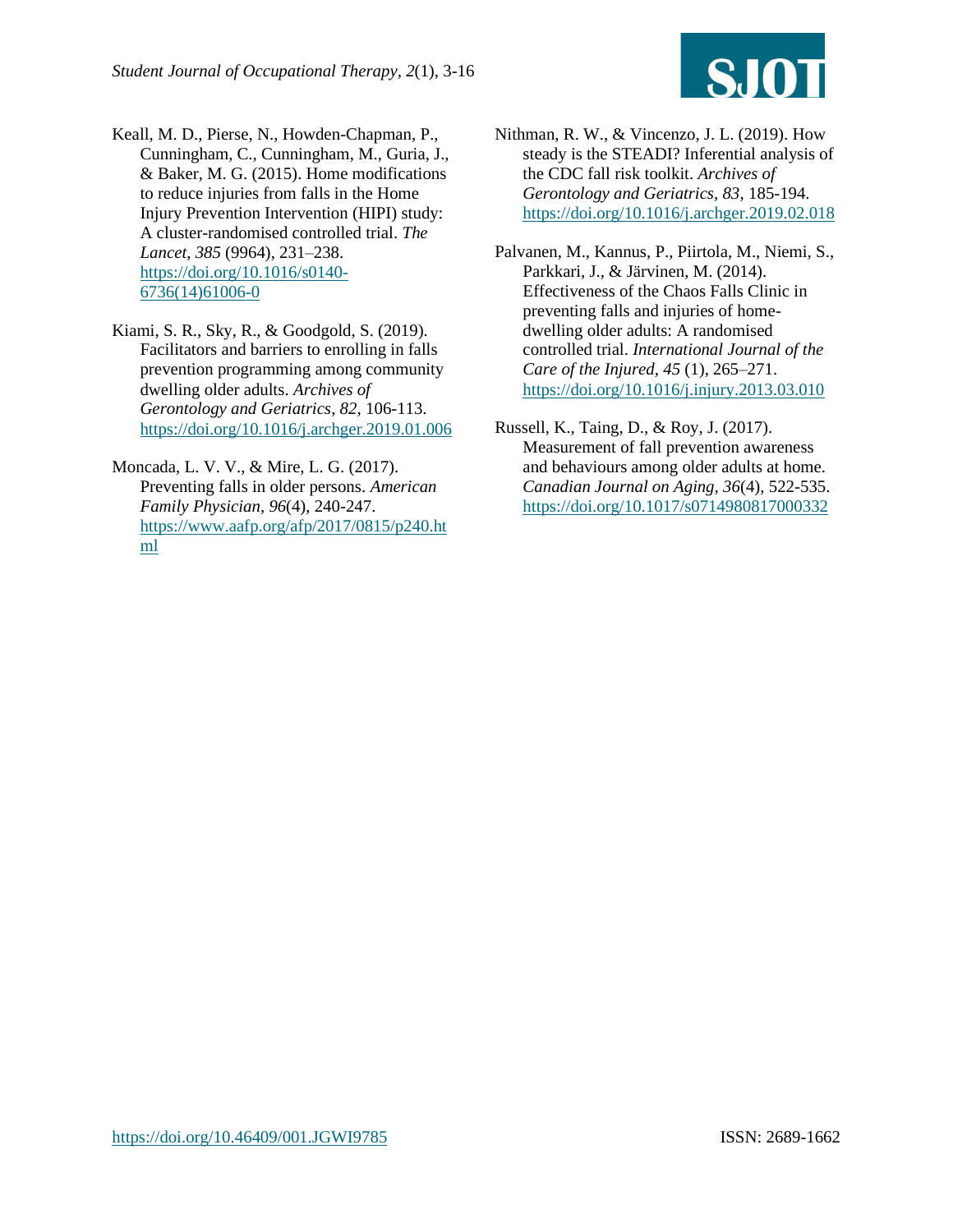![](_page_12_Picture_1.jpeg)

#### **Figure 1**

*Matrix Method for Selecting Articles for Literature Review* 

![](_page_12_Figure_4.jpeg)

*Note.* Figure adapted from The Matrix Method (Garrard, 2015).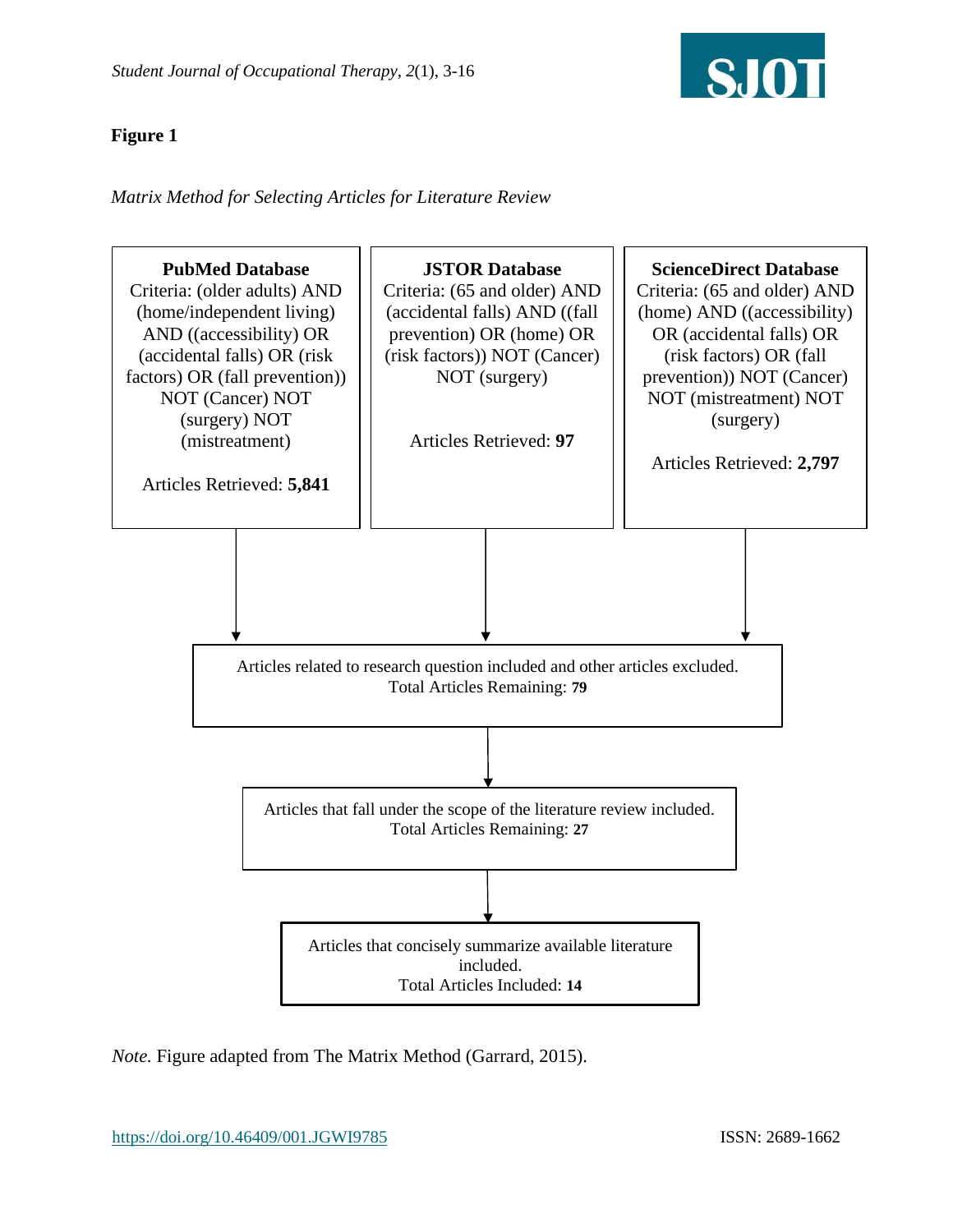![](_page_13_Picture_1.jpeg)

#### **Table 1**

#### *Review Matrix for Literature on Risk Factors and Preventive Measures for Falls in Older Adults*

| <b>Author, Title</b>                                                                                                                                                                                                                     | Year | <b>Study</b>                                                                                                                        | <b>Purpose</b>                                                                                                                                                                                   | <b>Key Terms/Concepts</b>                                                                                                                       |
|------------------------------------------------------------------------------------------------------------------------------------------------------------------------------------------------------------------------------------------|------|-------------------------------------------------------------------------------------------------------------------------------------|--------------------------------------------------------------------------------------------------------------------------------------------------------------------------------------------------|-------------------------------------------------------------------------------------------------------------------------------------------------|
|                                                                                                                                                                                                                                          |      | Design                                                                                                                              |                                                                                                                                                                                                  |                                                                                                                                                 |
| Areeudomwong P, Saysalum S,<br>Phuttanurattana N.<br>Sripoom P, Buttagat V, Keawduangdee P.<br>Balance and functional fitness benefits of a<br>Thai boxing dance program among<br>community-dwelling<br>older adults at risk of falling. | 2019 | A randomized<br>controlled study.                                                                                                   | To investigate if the implementation of Thai<br>boxing could reduce falls among older<br>adults by improving balance and overall<br>functional fitness.                                          | Thai boxing in relation to<br>fall-related injury preventive<br>measures.                                                                       |
| Bailey C, Aitken D, Wilson G, Hodgson P,<br>Douglas B, Docking R. "What? that's for<br>old people, that." Home adaptations,<br>ageing and stigmatisation.                                                                                | 2019 | A qualitative<br>inquiry.                                                                                                           | To understand older people's perceptions of<br>the<br>acquirement of home modifications.                                                                                                         | The article addresses a possible<br>challenge in the implementation of<br>fall prevention measures.                                             |
| Bell HT, Steinsbekk A, Granas AG.<br>Elderly users of fall-risk-increasing drug<br>perceptions of fall risk and the relation to<br>their drug use.                                                                                       | 2017 | A qualitative study.                                                                                                                | To explore the perception of older adults in<br>regard to fall risk and the relationship it may<br>have to FRIDs.                                                                                | The definition of fall-risk-related-<br>drugs (FRIDs) and its correlation<br>with possible fall risk prevention.                                |
| Carnemolla, P., & Bridge, C. Housing<br>Design and<br>Community Care: How<br>Home Modifications<br>Reduce Care Needs of<br>Older People and<br>People with Disability.                                                                   | 2019 | A single-arm study<br>that utilizes a cross-<br>sectional data<br>capture of<br>participants' pre-<br>and post-survey<br>responses. | To investigate if the implementation of<br>home modifications has the potential to<br>reduce the number of hours of care given by<br>caregivers of older people and people with<br>disabilities. | The definition and purpose of home<br>modifications.                                                                                            |
| Chehuen Neto JA, Braga NAC, Brum IV,<br>et al. Awareness about falls and elderly<br>people's exposure to household risk factors.                                                                                                         | 2018 | A transversal study.                                                                                                                | To understand the awareness of falls among<br>the older adult population.                                                                                                                        | The identification of a correlation<br>between older adult fall risk<br>perception and a lower chance of<br>having household fall risk factors. |
| da Silva Borges EG, de<br>Souza Vale RG, Cader SA, et al. Postural<br>balance and falls in elderly nursing home<br>residents enrolled in a ballroom dancing<br>program.                                                                  | 2014 | A randomized<br>control trial.                                                                                                      | To investigate if the implementation of a<br>ballroom dance program could reduce falls<br>among older adults by improving postural<br>balance.                                                   | Ballroom dancing in relation to fall-<br>related injury preventive measures.                                                                    |
| Dunsky, A., Zeev, A.,<br>& Netz, Y. Balance<br>Performance Is Task<br>Specific in Older Adults.                                                                                                                                          | 2017 | A collection of<br>surveys was utilized<br>and compared.                                                                            | The association between static balance<br>measures and two dynamic balance field<br>tests are examined.                                                                                          | The study stressed the importance of<br>balance, listed the two types of<br>balance, and discussed factors related<br>to balance impairments.   |
| Huang ZG, Feng YH, Li YH, Lv CS. Tai<br>Chi for preventing falls in older adults.                                                                                                                                                        | 2017 | Systematic review<br>and meta-analysis.                                                                                             | To investigate if the implementation of Tai<br>Chi could reduce falls among older adults.                                                                                                        | Tai Chi in relation to fall-related<br>injury preventive measures.                                                                              |